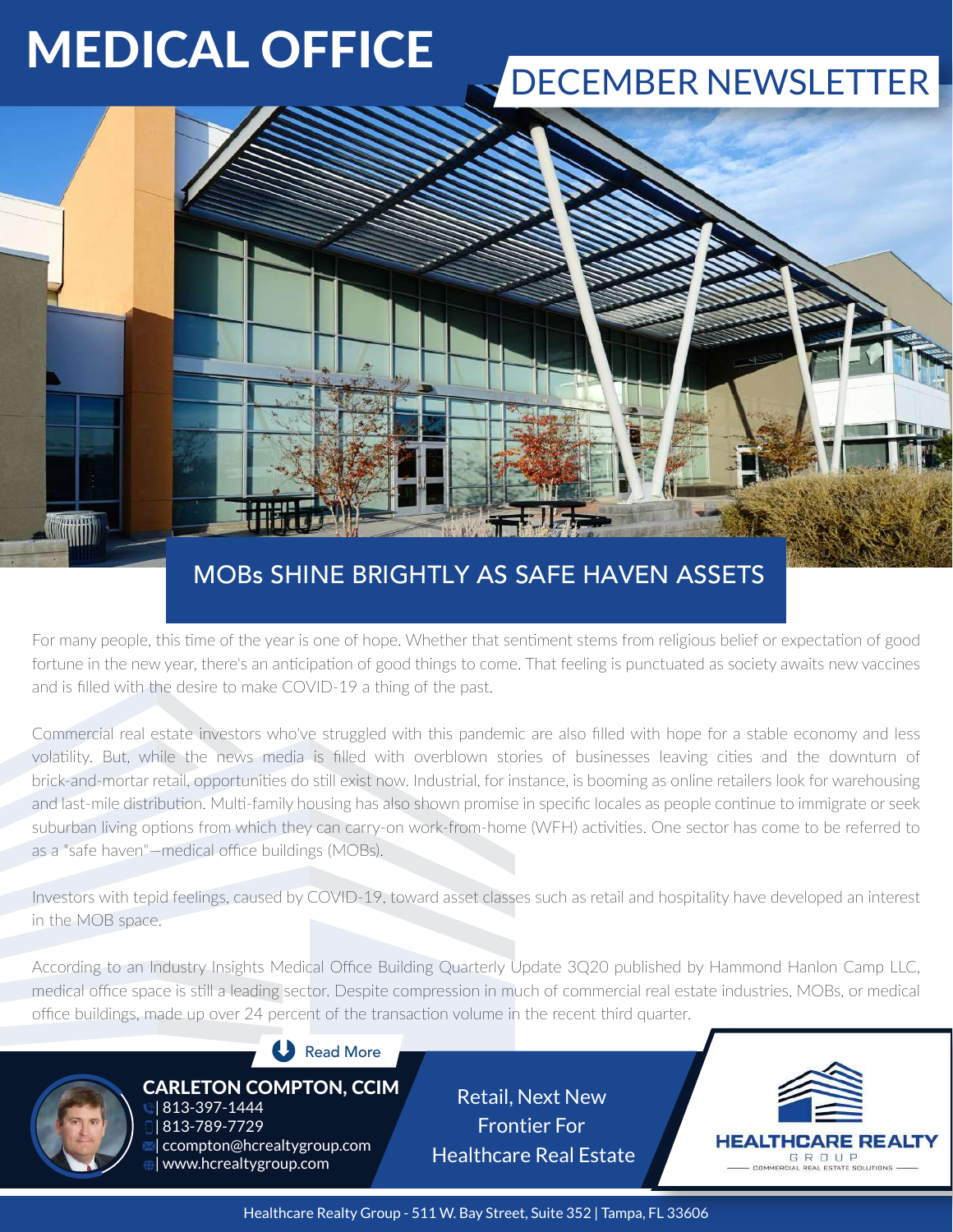## DECEMBER NEWSLETTER

#### **Medical Office Space is Resilient**

According to the Bureau of Labor Statistics, healthcare employment is projected to grow 15 percent from 2019 to 2029. This bypasses all other occupations and will account for 2.4 million new jobs. That's good news for MOBs. The more healthcare is in demand, the greater the need for office space clinicians. Unlike many other industries that can work in a remote environment, healthcare, for the most part, still requires a physical meeting between the patient and the provider. This ups the need for community-based, provider-filled medical office buildings.

While healthcare jobs are a factor in driving medical office space, other forces are at work too:

Aging baby boomers. As a population segment representing nearly a quarter of the United States, baby boomers represent the largest group in need of healthcare. Born between 1946 and 1964, this group represents a wealthy, active citizenry working longer and demanding preventative healthcare and wellness services that will keep them this way.

**Mixed tenancy.** Medical office buildings are no longer as homogeneous as they once were. Today, it's not uncommon to find professionals with different specialization areas sharing buildings and sometimes even the same office. Cardiologists pair with exercise physiologists and nutritionists, and chiropractors often team with massage therapists or other holistic practitioners. This mix of complementary practices drives tenancy and also protects against ebbs and flows in the economy.

Good tenants that pay their bills. Medical office building tenants tend to be extremely credit-worthy. That lowers the risk of defaults or slow payments. This also means that medical practitioners are good candidates for prime locations, whether near hospitals or in multi-purpose business districts alongside other credit-worthy businesses.

As 2020 comes to a close and we usher in 2021, keep in mind that there are genuine commercial real estate investors' opportunities. If you're considering a safe haven or a chance to diversify your portfolio, be sure to contact a CRE professional today. After all, while this is the season of hope, it is also one of new beginnings.

Carleton Compton heads up Healthcare Realty Group which provides a full breadth of commercial real estate services to healthcare companies, medical practices, hospitals, and investors. By combining his expansive network of industry professionals with his own deep market knowledge, hard work, and ethical bearing he delivers to the industry a firm created explicitly for the healthcare market.

#### **Resources:**

 https://www.pewresearch.org/fact-tank/2019/07/24/baby-boomers-us-labor-force/ https://www.bls.gov/ooh/healthcare/home.htm https://www.h2c.com/industry-insights-3q20-mob-report



See our recent market activity and lease/sale opportunities

CARLETON COMPTON, CCIM | 813-397-1444 | 813-789-7729 **If** ccompton@hcrealtygroup.com | www.hcrealtygroup.com

Retail, Next New **FrontierFor** Healthcare Real Estate

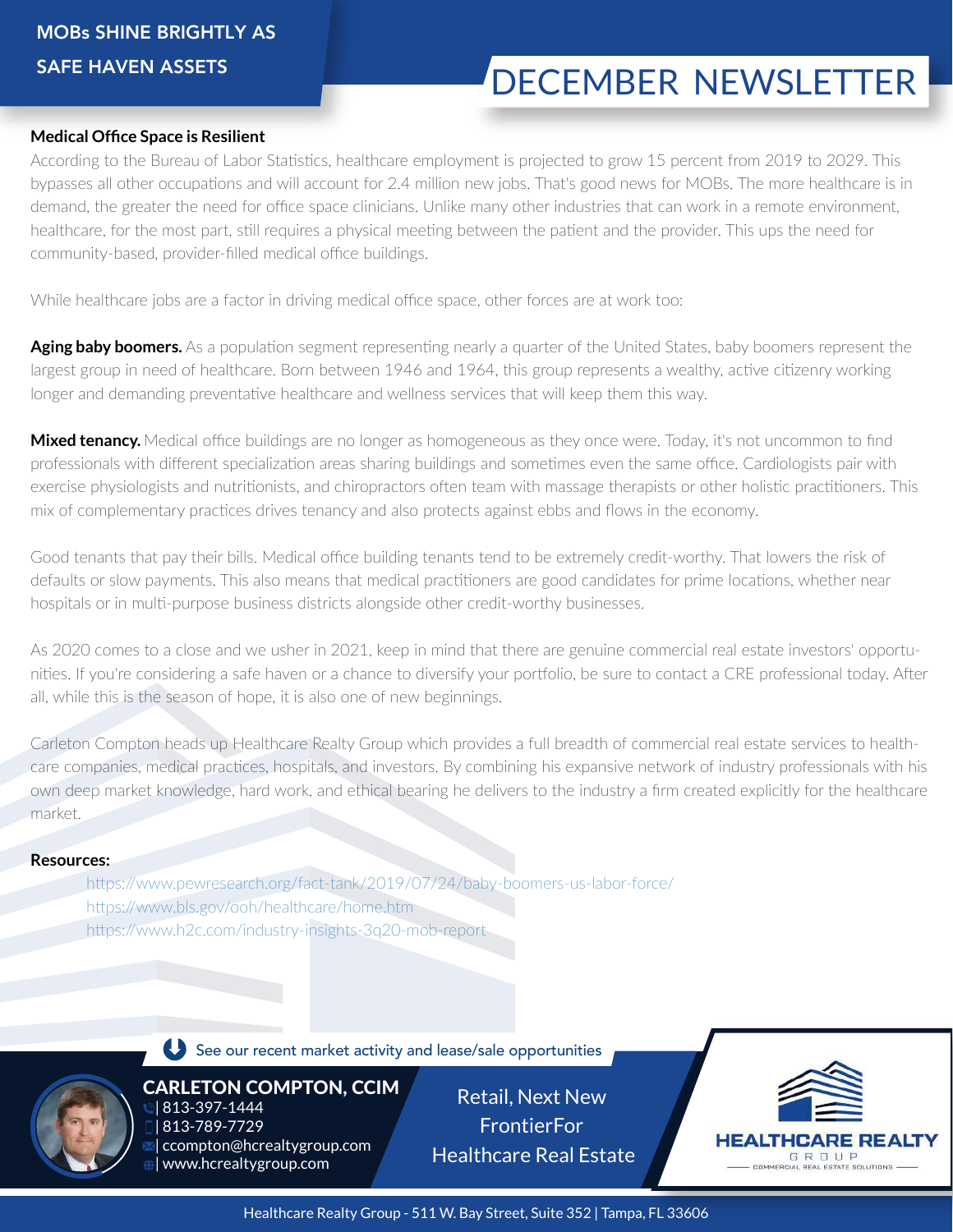## MEDICAL OFFICE MARKET ACTIVITY

### DECEMBER NEWSLETTER

### RECENT MARKET ACTIVITY





FOR SALE OPPORTUNITIES



Unit 303 | Condo Size: 2,954 SF<br>Asking Price: \$369,250<br>Click for More Details



#### CARLETON COMPTON, CCIM 0 813-397-1444 | 813-789-7729 **Ional compton@hcrealtygroup.com** | www.hcrealtygroup.com

Developed by **Your Medical Office Market Leader** 



Healthcare Realty Group - 511 W. Bay Street, Suite 352 | Tampa, FL 33606